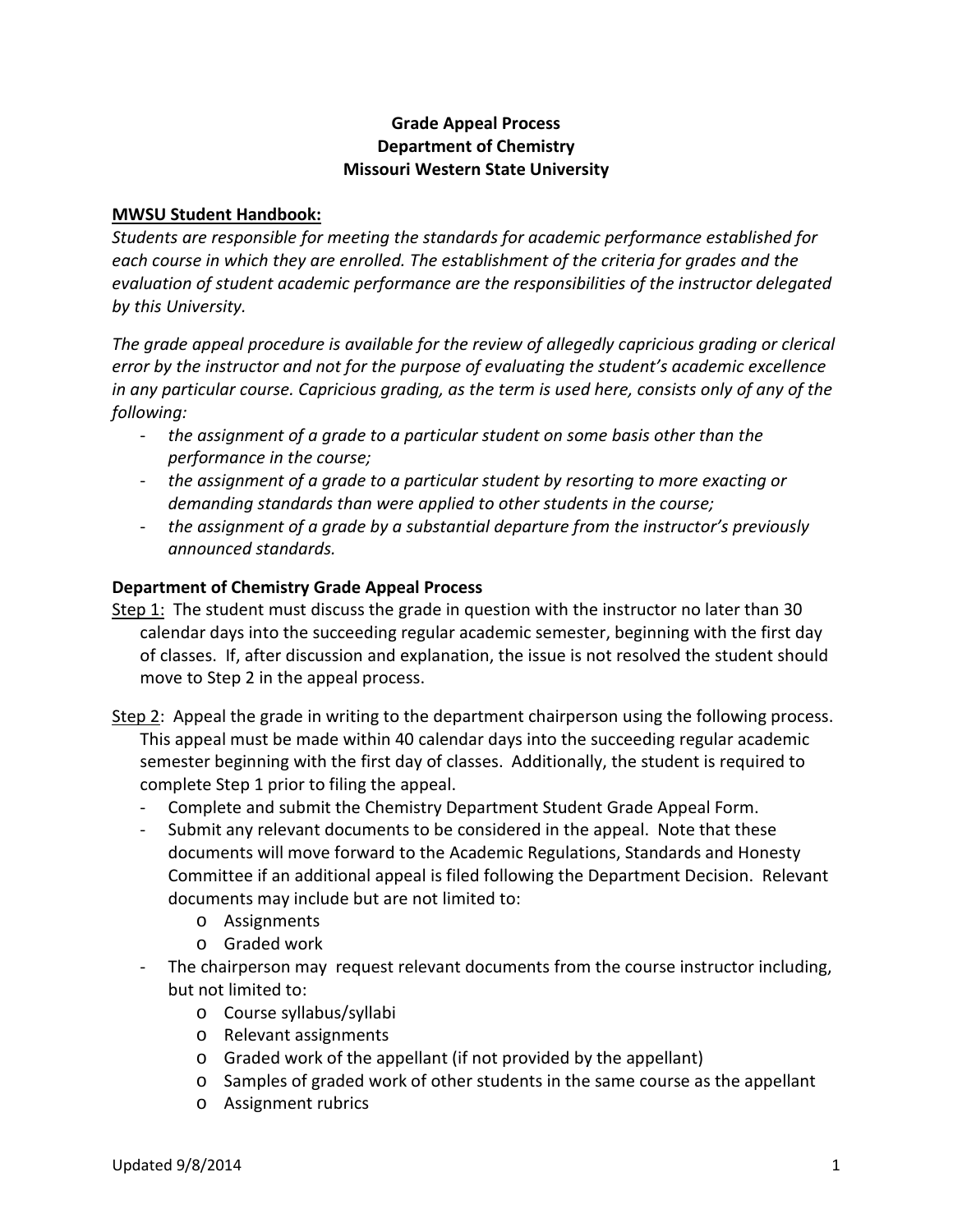- The chairperson will then discuss the grade with the instructor.
- The chairperson will then notify the student in writing of the outcome of the department's decision with 30 calendar days of receipt of the written appeal. If the matter is not resolved to the student's satisfaction at the department level then…

Step 3 (from Student Handbook): *If the appeal is not resolved at the departmental/school level, the student may appeal to the Academic Regulations and Standards Committee in accordance with its rules and regulations. This appeal must be made in writing no later than ten (10) calendar days after receipt of the departmental/school decision. The student must submit his/her written appeal to the department chairperson/school dean and request that the appeal and any relevant documents regarding the case be sent to the chairperson of the Academic Regulations and Standards Committee. Examples of relevant documents include, but are not limited to: 1) course syllabi, 2) course assignments, 3) the graded work of the appellant, and 4) samples of the graded work of other students who were in the same course as the appellant. The department chairperson/school dean will obtain all relevant documents from the course instructor and forward them to the committee chairperson within ten (10) calendar days of the student's request. The course instructor is expected to comply with all requests for relevant documentation from his/her department chairperson/school dean.*

*Upon review of the evidence, the committee may request any additional information that it deems necessary from the appellant and the course instructor. The committee chairperson will forward the request for additional information to the appellant and to the department chairperson/school dean. The appellant and the department chairperson/ school dean must provide the additional material to the committee chairperson within five (5) calendar days of the committee's request. Furthermore, the committee may wish to interview any of the parties involved in the appeal. If so, the committee chairperson will notify the parties to schedule the interview. The course instructor and the appellant are expected to comply with all requests for additional information and interviews.*

*The committee chairperson will notify the student of the committee's decision in writing within thirty (30) calendar days of receipt of the written appeal. This notification will be delivered by regular mail to the postal address on file for the student and by e-mail to the student's university e-mail address.*

*The committee chairperson will also notify the course instructor, the department chairperson/ school dean, the relevant academic dean, the Provost, and the Registrar of the committee's decision. This notification will be transmitted to these individuals by campus email.*

*If the committee determines that the student's grade ought to be changed, the committee chairperson must submit a Revised Grade Report Form to the Registrar's Office. The Registrar will modify the student's transcript within ten (10) calendar days after receipt of the form from the committee chairperson.*